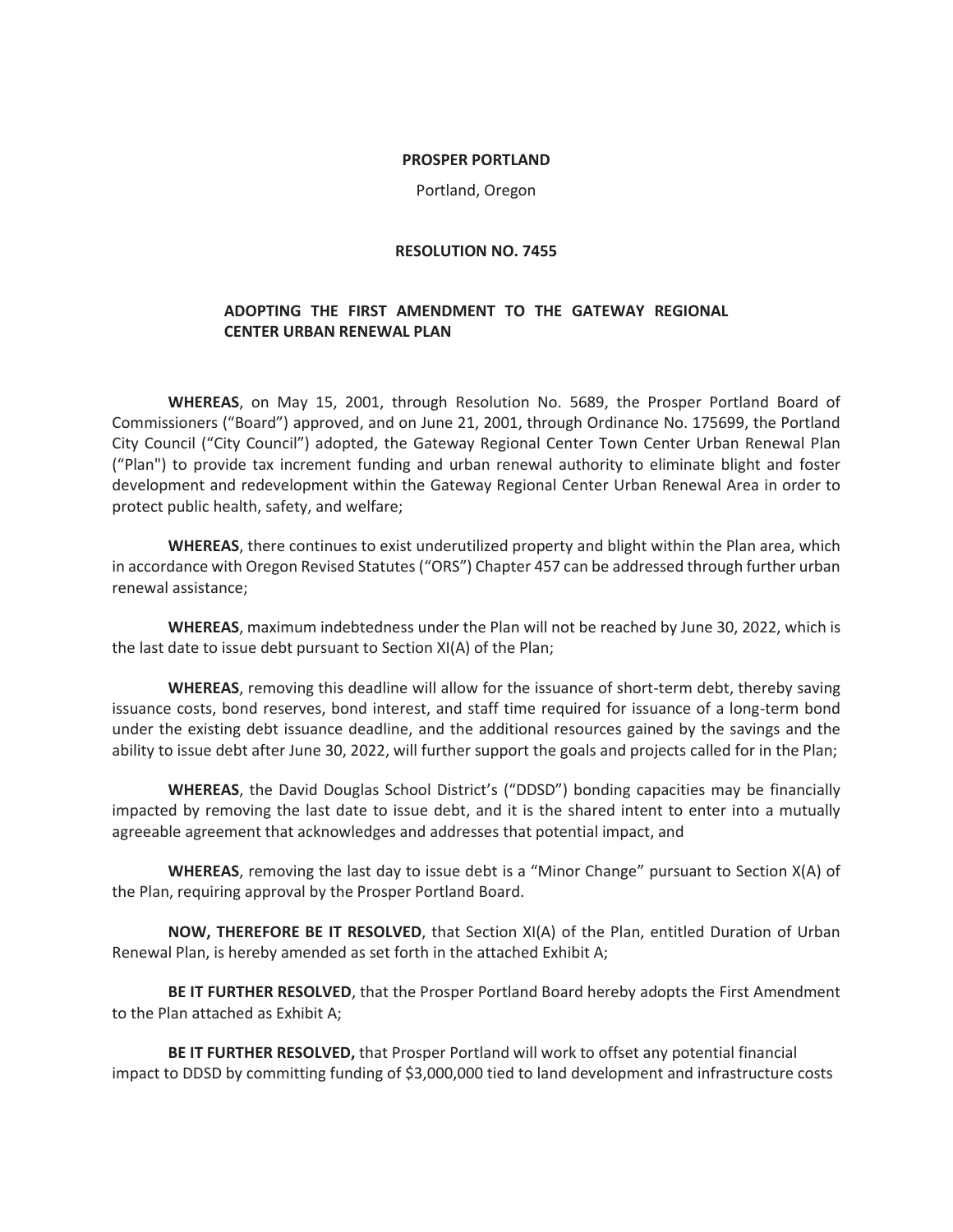Board Resolution – First Amendment to the Gateway Regional Center Urban Renewal Plan June 7, 2022 **Page 2 of 2** 

at properties at NE 99<sup>th</sup> and Pacific or otherwise within the boundaries of the Plan and memorialized through a binding agreement between Prosper Portland and DDSD;

**BE IT FURTHER RESOLVED,** that the Prosper Portland Board instructs staff to work with DDSD to prepare a binding agreement that acknowledges and addresses any potential financial impact to DDSD and supports investment in site planning, design, land development, or infrastructure costs related to properties at NE 99<sup>th</sup> Avenue and Pacific Street and in coordination with surrounding private development activities; and

**BE IT FURTHER RESOLVED,** that this resolution shall become effective immediately upon its adoption.

Adopted by the Prosper Portland Commission on June 7,2022

genber

Pam Feigenbutz, Recording Secretary

 $\overline{a}$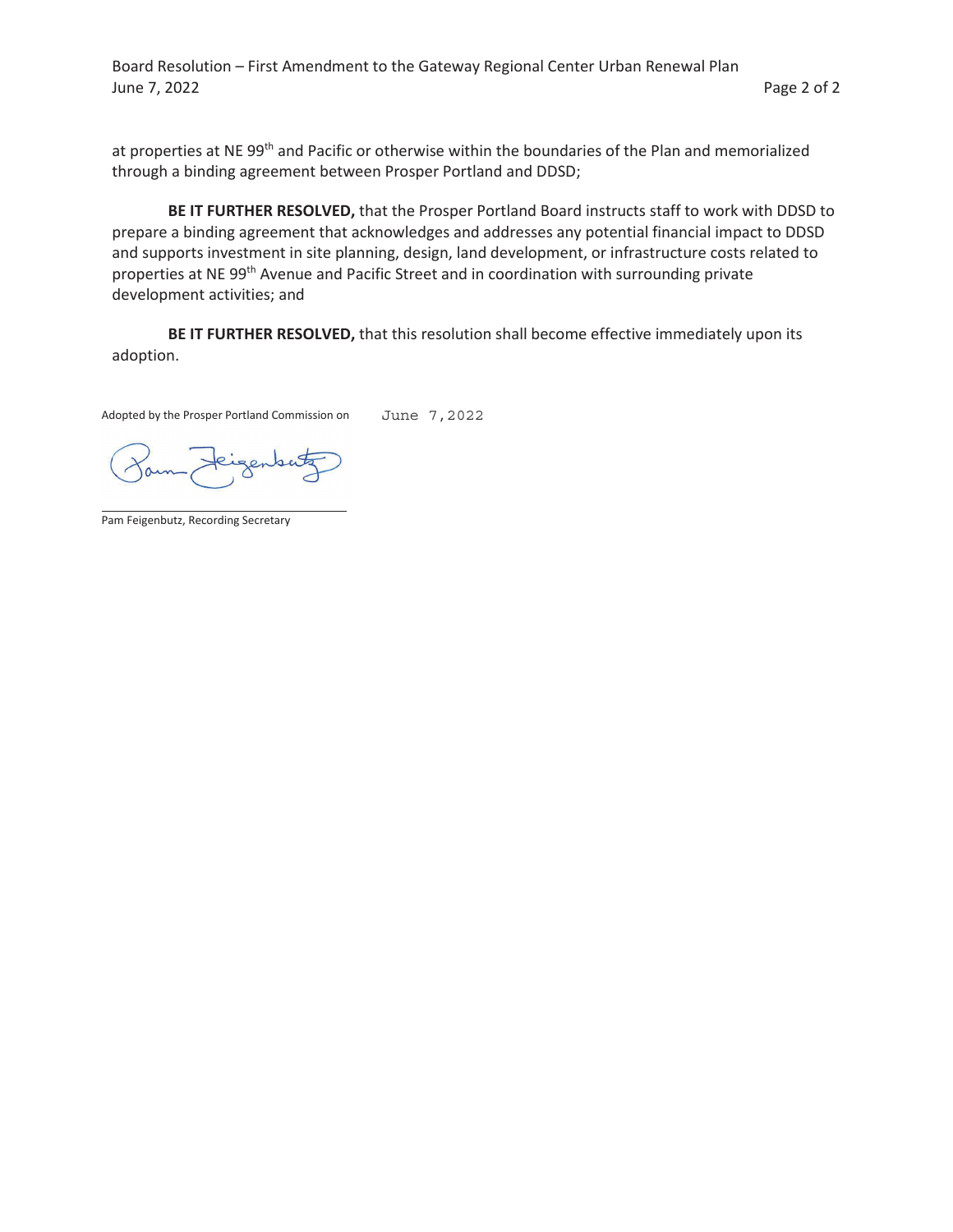# Gateway Regional Town Center Urban Renewal Plan

First Amendment

Section XI(A) of the Gateway Regional Town Center Urban Renewal Plan, entitled "Duration of Urban Renewal Plan," is deleted and replaced in its entirety with the following section:

# **A. Duration of Urban Renewal Plan**

No indebtedness, as defined by applicable state law, for which taxes divided under ORS 457.440 are to be pledged, shall be issued under the Plan (and under any and all projects undertaken with respect to the Plan) when maximum indebtedness is reached.